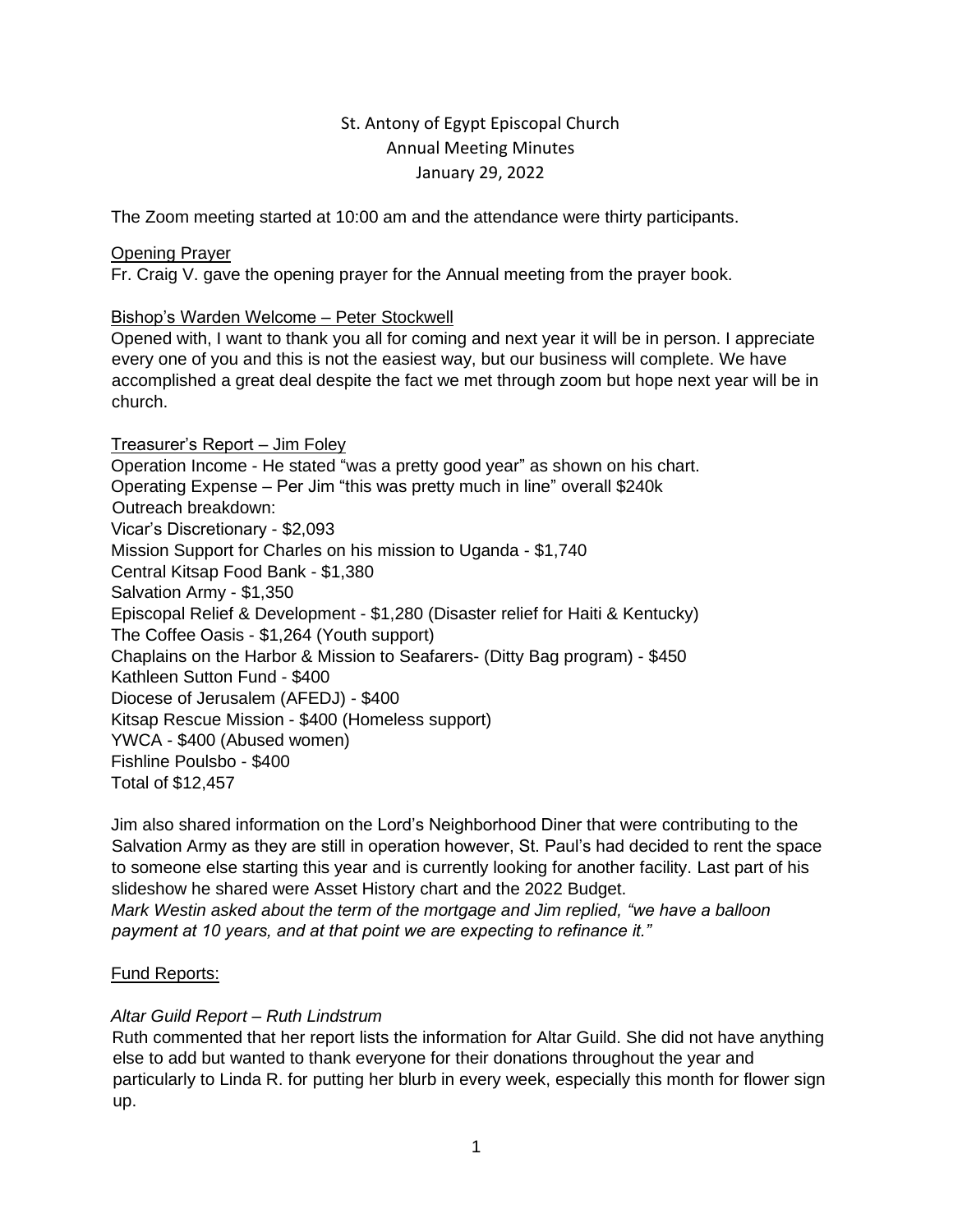Continuation from *Altar Guild Report – Ruth Lindstrum*

*Question from Sylvia Campbell on flower sign up and Ruth responded, "you may sign up at church in the Narthex on the table or with Linda R. or Ruth."*

#### *Endowment Fund Report – Chris Crowson*

Chris explained his report briefly and reminded us of the questions to consider for Plan Giving or Endowments and if you have any questions, please feel free to contact him.

### *Memorial Fund Report – Peter Stockwell*

No other information to share but seems to be growing. As Jim had noted that we have about over \$100k in the Memorial fund for various things. If anyone has other information that might fit into it, please contact the BC, Craig V., or Linda R., then they will investigate.

#### Interim Vicar's Report – Craig Vocelka

Craig shared his words of wisdom by saying "Thank you" and appreciating everyone for putting their trust in him, especially to Peter S. and the BC for all the work they do and helping him to keep St. Antony going. He stated that our church is one of the most appealing jobs in this area and for the reason of the people and one of the things that got him reflected was how unpredictable life is. He had recognized the changes from building and moving into a new church, the pandemic and now with the transition of finding a new vicar. He reminds us that he is at the church so if anyone wants to talk to contact him. He thanked everyone for their continued support and informed us that his goal is to open the church services by Ash Wednesday.

## Bishop's Warden Report – Peter Stockwell

Peter gave his heartfelt thanks to the BC and to everyone for their support to St. Antony. He shared his view that even though we did not have in person gathering we did enjoy two events, Fr. Bill Fulton's retirement and the Stewardship dinner with Bishop Rickel. Other things that are currently happening are raising money for the playset and an approved proposal to light our entry so if there is an event in the evening we can see better. He thanks the BC for being diligent, dedicated, and working hard to keep the church in operation. He also acknowledges Linda R., talented musicians, and other staff members and lastly, he shared that his brother, John Stockwell is doing better.

## Profile Committee – Rich Rogers

Peter S. introduced Rich Rogers from the Profile Committee to give an update. Rich also introduced the rest of the people on the Profile committee, Marty Whitaker, Chris McCarty, Maggie Scott, and Christine Wentworth and pointed out that their task is to produce a resume profile of the church and once generated it will go to the Search Committee. From there the search committee will engage to talk to other candidates for the vicar position. The profile committee has been meeting via zoom and concluded that they will be sending survey cards to help them finalize a resume for the profile. The process takes time and they have been collaborating with a consultant company called "Holy Cow" and Maive from the Diocese.

## Commission Reports

For the Commissions' annual reports please contact the church Secretary, Linda Robuck or you may find it on the St. Antony's website.